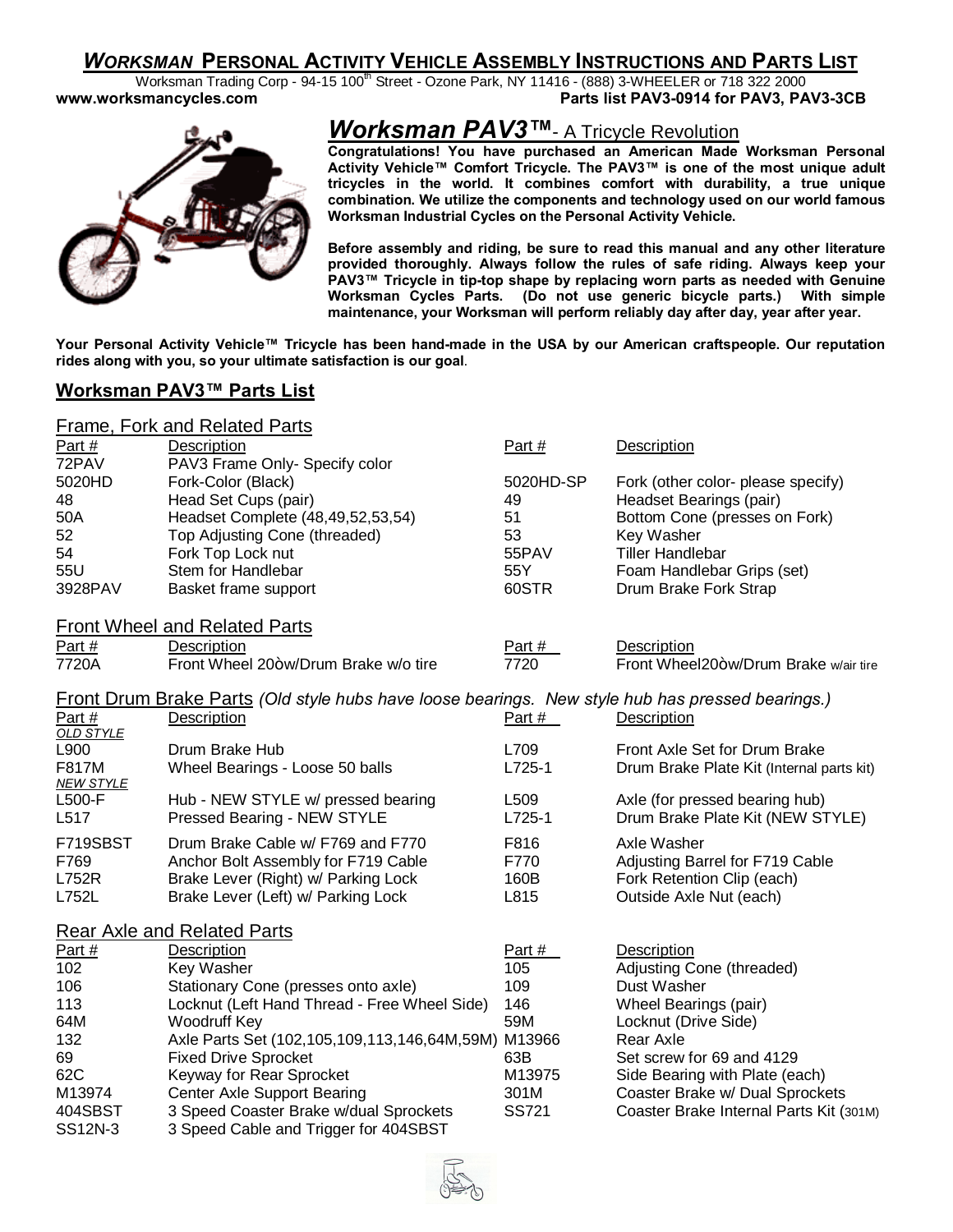Worksman Trading Corp - 94-15 100<sup>th</sup> Street - Ozone Park, NY 11416 - (888) 3-WHEELER or 718 322 2000 www.worksmancycles.com

# Crank and Crank Parts (Pedal Section) and Chains

| Part $#$  | Description                                      | Part #    | Description                                   |
|-----------|--------------------------------------------------|-----------|-----------------------------------------------|
| 1265      | Crank Parts (1266,1268,1269,1271,1272,1273,1274) | 1265BMXS  | Deluxe Sealed Crank Set (Upgrade)             |
| 1266      | Crank Bearings (pair)                            | 1267F     | Complete Crank Set w/ 32T Sprocket            |
| 1267H     | Complete Crank Set w/ 28T Sprocket               | 1269      | Stationary washer (inside)                    |
| 1268      | Cups for crank housing (pair)                    | 1271      | Key Washer - Outside                          |
| 1271      | Key Washer-Outside                               | 1273      | <b>Stationary Cone - Inside</b>               |
| 1272      | Adjusting Cone (threaded) -Outside               | 1275      | Crank (Forged - $6.5+$ )                      |
| 1274      | Crank Locknut                                    | 4914A     | Chain Connecting Link (1/2x3/16+)             |
| 1380F*    | Sprocket 32Tooth                                 | 1380H*    | Sprocket 28 Tooth                             |
| 7217      | Pedal Set (Pair)                                 | 7217-EXT  | Pedal Extenders (Makes pedals farther apart.) |
| 4914SBST  | Long Chain (PAV3-3CB, 163 links, 28T)            | 4914SB    | Long Chain (PAV3, 165 links, 32T)             |
| 4914XX    | Short Chain (All PAV3s, 37links)                 | 4910P-BLK | Chainguard (Black Resin)                      |
| 4915-55mm | Chain Adjuster (1-Spd Coaster Brake)             | 4915-E    | Chain Adjuster (3-Spd Coaster Brake)          |

Note: The 1-speed PAV3 comes with a 32T front sprocket. The 3-speed comes with a 28T front sprocket.

## Seat, Fenders, Baskets and Cabinets

| Part #     | Description                                  | Part #  | Description                                      |
|------------|----------------------------------------------|---------|--------------------------------------------------|
| 8220       | <b>Front Fender</b>                          | 4902    | Side Fender (L or R)                             |
| M13994P    | Side Fender Brace (L or R)                   | 95      | <b>%</b> Bracket (Attaches Front Fender to Fork) |
| 4905       | Bolt set for attaching 4902 to top of M13996 | 4907A   | Bolt Set to attach 8220 to Fork                  |
| 4906       | Bolt Set for bottom of M13996                | MSF24   | Complete Side Fender Kit w/ Braces               |
| 5927G      | Rear Basket 18+x13+x6+                       | 3928PAV | <b>Rear Basket Frame</b>                         |
| 3927PAV    | Rear Cabinet 22+x15+x8+(optional)            | 7912PAV | <b>High Back Seat</b>                            |
| 7912AHB    | Swivel Down Armrest Set (optional)           | 791P    | Canopy Roof Set Complete                         |
| 791PAV-BLK | Replacement Vinyl for Canopy - Black         | 4909SB  | %T <sub>o</sub> +Bolt w/ Plates for Seat         |
| 5927BB     | Basket Strap- to mount to frame              |         |                                                  |

NOTE- PERSONAL ACTIVITY VEHICLES COME WITH A FRONT FENDER AS STANDARD EQUIPMENT. THE SIDE FENDER SET MAY BE ADDED AS AN OPTION BY ORDERING PART # MSF24 SHOWN BELOW. CARRY ADDITIONAL SUPPLIES WITH THE OPTIONAL HEAVY HAULER TRAILER.



Optional Heavy Hauler Trailer with Optional Basket **Channel Continuing Continuing Continuing** Optional Rear Fender Kit



## Wheels and Tires

| Part $#$ | Description                              | Part #  | Description                             |
|----------|------------------------------------------|---------|-----------------------------------------|
| 7720A    | Front Wheel 20+w/Drum Brake w/o Tire     | 7720    | Front Wheel 20+w/Drum Brake w/Air Tire  |
| 78A      | Free Side 24+Wheel (left) w/o Tire       | 78      | Free Side 24+Wheel (left) w/ Air Tire   |
| M14038A  | Drive Side 24+Wheel (right) w/o Tire     | M14038  | Drive Side 24+Wheel (right) w/ Air Tire |
| 4922E    | Tire- 24x2.125 WTC Sup-r-Tire (standard) | 4922    | Tire- 20x2.125 WTC Sup-r-Tire           |
| 4922EKV  | Tire- 24x2.125 WTC KEVLAR Sup-r-Tire     | 4922KV  | Tire- 20x2.125 WTC KEVLAR Sup-r-Tire    |
| 4922EWSW | Tire- 24x2.125 Sup-r-Tire-White Wall     | 4299WSW | Tire-20x2.125 Sup-r-Tire-White Wall     |
| 4923E    | Tube-24x2.125 (standard)                 | 4923    | Tube-20x2.125 (standard)                |
| 6023B    | Tube-Thorn Resistant 24x2.125            | 6023    | Tube-Thorn Resistant 20x2.125           |
| 1017B    | $Rim$ Strip 24+                          | 1017A   | Rim Strip 20+                           |
| 1016C    | Rim-24+(no spokes-outer rim only)        | 1015    | Rim-20+(no spokes-outer rim only)       |
| 1014C    | Spoke for Side Wheel (11G - 9 9/16+)     | 1014E   | Spoke for Front Wheel (11G - 7 3/16+)   |
| 101      | Hub for Free Side Wheel                  | 3980M   | Hub for Drive Side Wheel                |

NOTE- WORKSMAN PAV3 PERSONAL ACTIVITY VEHICLES COME STANDARD WITH WTC SUP-R-TIRES, WHICH ARE OUTSTANDING AND DURABLE. KEVLAR TIRES ARE BELTED AIR TIRES AND THORN RESISTANT TUBES ARE MEANT TO REDUCE THE OCCURRENCE OF FLAT TIRES.

Part # $\frac{1}{4}$  and specifications subject to change without notice as we are constantly seeking ways to improve our products.

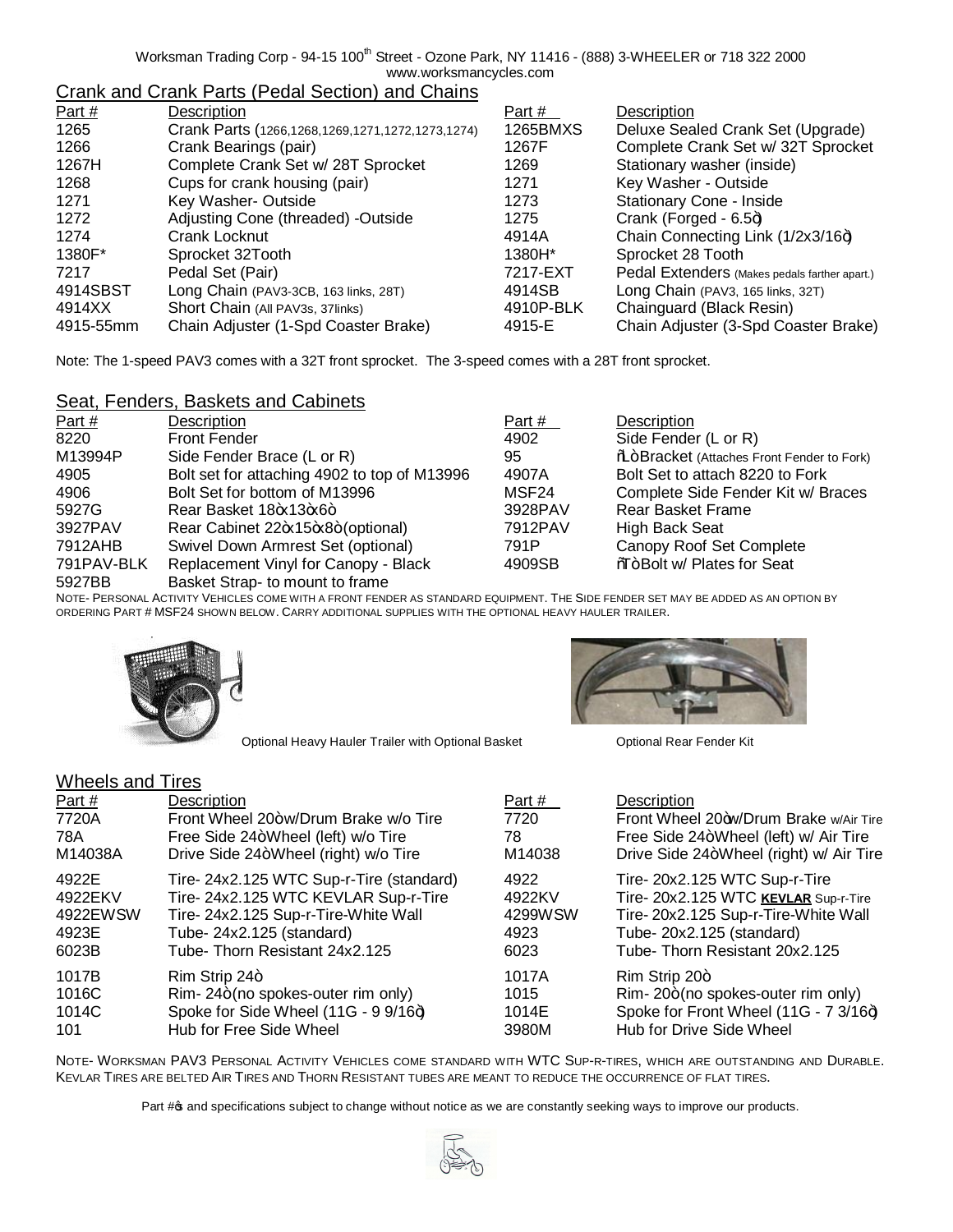### Safety and Comfort Accessories

| Part $#$   | Description                          | Part #          | Description                                       |
|------------|--------------------------------------|-----------------|---------------------------------------------------|
| 3979       | Ding Dong Chime Bell                 | 303             | Squeeze Bulb Horn                                 |
| 3973       | Mega-Horn- Battery Operated- LOUD    | 201             | Cable and Lock (set)                              |
| 5848       | <b>Bar End Mirror</b>                | 5030T           | Reflector Set with Mounting Hardware              |
| 3961       | Cup Holder . Frame Mounted           | 3978            | Safety Flag on Pole                               |
| 3975       | Generator Light Set                  | P <sub>19</sub> | <b>Bicycle Helmet</b>                             |
| 101710     | Flashing Strobe Slight (Clear Lens)  | 101714          | Flashing Strobe Light (Red Lens)                  |
| 1006       | Air Pump for Tire Inflation (Manual) | 1000            | Spoke Tightening Tool                             |
| 2000       | Chain Rivet Remover Tool             | 1265TW          | Crank Cone Wrench                                 |
| 1001       | Pedal Wrench                         | TRAILER         | Heavy Hauler Trailer (Requires THA-PAVSBST Hitch) |
| 791PAV     | Canopy Roof Set                      | 7217-41038      | Weighted Platform Pedals with Straps              |
| 7217-41197 | Pedals with Velcro Straps            | <b>SEATBELT</b> | Seat Belt. Lap Type                               |
|            | ENG-BK-20WTC Electric Drive System*  | <b>PSCUP</b>    | Cup Holder Deluxe - Armrest Mounted               |
|            |                                      |                 |                                                   |

\* Electric Drive Systems are subject to state and local approvals. The Purchaser assumes responsibility for meeting ordinances.







*Worksman Stretched Mover Worksman Team Dual Tricycle Eagle Lite Trike*







132 Axle Parts Set **M13975** Axle Bearing w/Plate 1265 Crank Parts Set with 1275 Crank

### **ASSEMBLY INSTRUCTIONS FOR THE WORKSMAN PERSONAL ACTIVITY VEHICLE™ TRICYCLE:**

Please read this manual carefully prior to performing the simple finishing adjustments and prior to riding. Keep these instructions, as our parts list is contained within this document which you will need for future reference. Carefully remove the tricycle from the carton. You will notice the tricycle is pre-assembled at the factory. Some finishing assembly / adjustments required.

#### **INSTALLING AND ADJUSTING THE HIGH BACK CAPTAIN'S SEAT:**

Your PAV3 Tricycle comes with a thickly padded captain seat.

- 1. Position the seat on the sliding seat track.
- 2. With the T-Bolt upside down, insert seat hardware onto the T-Bolt as follows: 1) Spacer Tube > 2) Washer > 3) Rectangular Bracket > 4) Winged Bracket with the wings facing up.
- 3. Thread the %T<sub>T</sub> bolt (still upside down) into the bottom of the seat. Slide the seat to a comfortable position where leg is slightly bent at the knee when the pedal is at its furthest position away from you. Tighten the bolt so seat is secure and no longer slides across the track. Remember to always check tightness of seat before riding.

If you ordered the swivel down armrests, once seated, rotate armrests to down position.

#### **ADJUST HANDLEBAR:**

Your PAV3 comes with a unique steering tiller. This tiller can be positioned for your own riding preference. The stem is not tightened at the factory so you can set it where you desire by simple lifting the tiller to a comfortable position and tightening the stem using a #5 Allen key. Make certain the stem is tight and the tiller remains in place even while exerting downward pressure.

#### **MAINTENANCE TIPS AND NOTES:**

- Always inspect your Worksman Cycle to insure that that all nuts, bolts, screws and hardware are tight and that no parts are worn or damaged. Do not attempt to straighten bent forks or frames. - Lubricate chain every six months or as needed with light oil. Replace sprockets when teeth become worn, bent or broken. Keep chain adjusted so there is no more than 3/8+ slack. Note: we make the

chains tight at the factory, as we do know they will stretch during the break-in period. - Lubricate crank parts as needed and replace pedals when the surface is worn of if pedal axle becomes % ight+or frozen.